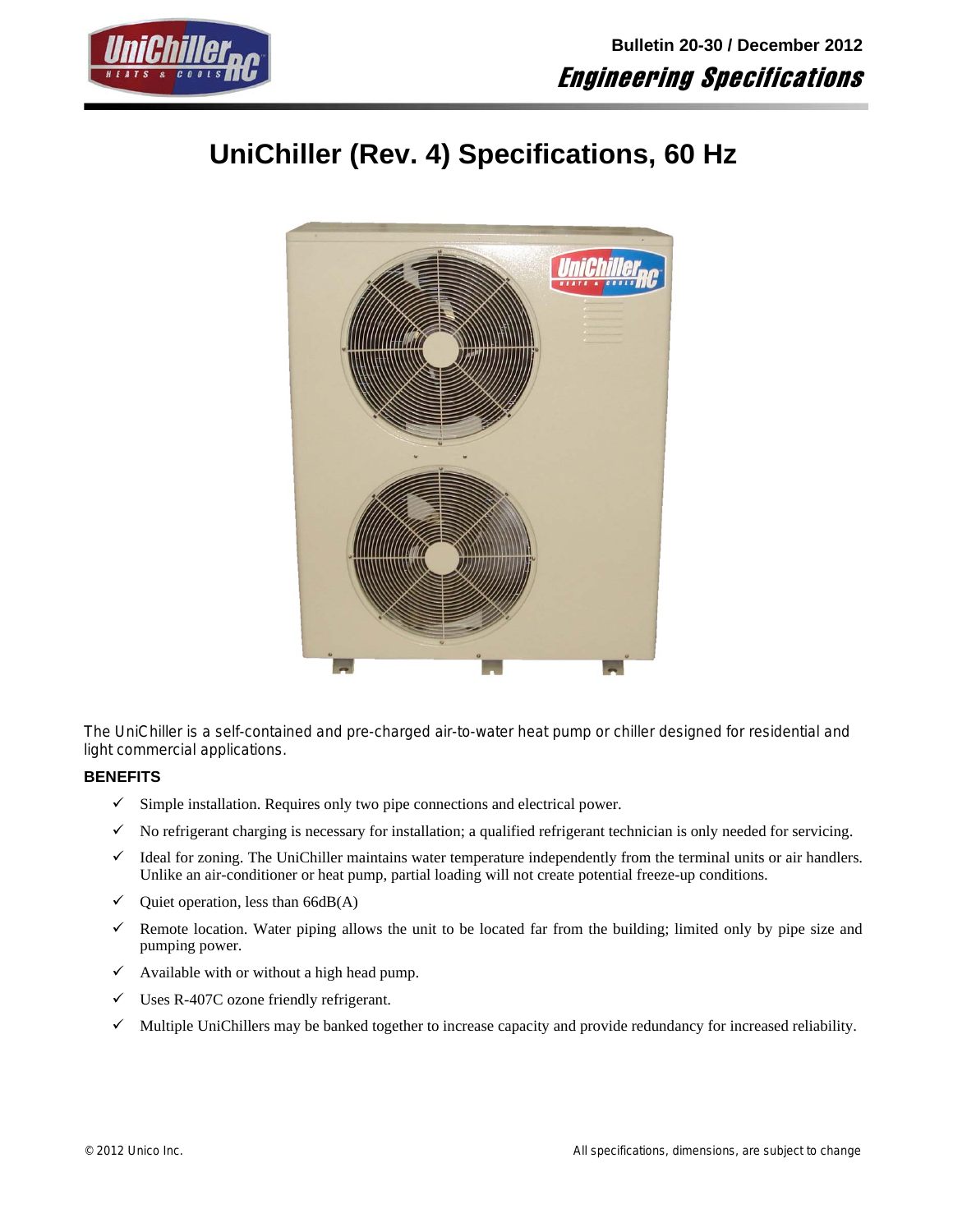# **Model Number**



UCH: Air-to-water chiller *(air cooled liquid chiller)* UCHR: Air-to-water Heat pump *(reverse-cycle chiller)*

**Size** 2 036: 3-ton unit 060: 5-ton unit

**Revision Code** 3

- **Electrical** 4 1: 1 ph - 60 Hz - 208/230V 2: 3 ph - 60 Hz - 208-230V 3: 3 ph - 60 Hz - 460V \*
	- **\*** 3P+N (4-wire)

## **Refrigerant Options** 5 C: R-407C

# **Pump Options** 6

0: no pump 2: high head pump

**Options** 7 (blank): none S: soft-start included M:marine coated coil

# **PRODUCT FEATURES**

Control board features:

- $\hat{x}$  Onboard electronic demand defrost control (heat pump version only)
- $\hat{x}$  Easy to follow troubleshooting using circuit board test points.
- $\mathbf{\hat{x}}$  Plug connections for all devices
- $\mathbf{\hat{x}}$  Onboard flow-switch startup bypass timer
- $\mathbf{\hat{x}}$  Compressor 5-minute off cycle delay
- $\approx$  Onboard selector switch for 208 or 230V operation
- $\mathbf{\hat{x}}$  Low ambient control (cooling operation)
- $\hat{x}$  Defrost pressure switch (heat pump version only)
- Safety Devices
	- $\mathbf{\hat{x}}$  High pressure limit switch
	- $\mathbf{\hat{x}}$  Low pressure limit / low charge switch
	- $\mathbf{\hat{x}}$  Flow switch cutoff

Optional devices (heat pump version only)

- $\mathbf{\hat{x}}$  Cold weather bottom pan heater
- $\mathbf{\hat{x}}$  Mild weather head pressure control

# **OPERATING RANGE**

| <b>Operating Mode</b>               | Cooling                 | Heating              | Heating (low ambient) |
|-------------------------------------|-------------------------|----------------------|-----------------------|
| <b>Outside Temperature, °F (°C)</b> | $20*$ to 105 (-7 to 40) | 35 to 70 (2 to 21)   | 25 to 40 (-4 to 4)    |
| Water Temperature, °F (°C)          | 38 to 60 (3 to 16)      | 60 to 115 (16 to 46) | 60 to 90 (16 to 32)   |

\* Use a low ambient kit (A01091-G01) when operated below 65ºF (18ºC) in cooling mode.

# **CAUTION. Operating outside these conditions, could damage the unit and void the warranty.**

# **CERTIFICATIONS**

UniChillers are safety certified to ANSI/U.L.1995, CAN/CSA C22.2 No. 236-05 and MEA (Materials and Equipment Acceptance Division, City of New York). The MEA number is 361-04-E.

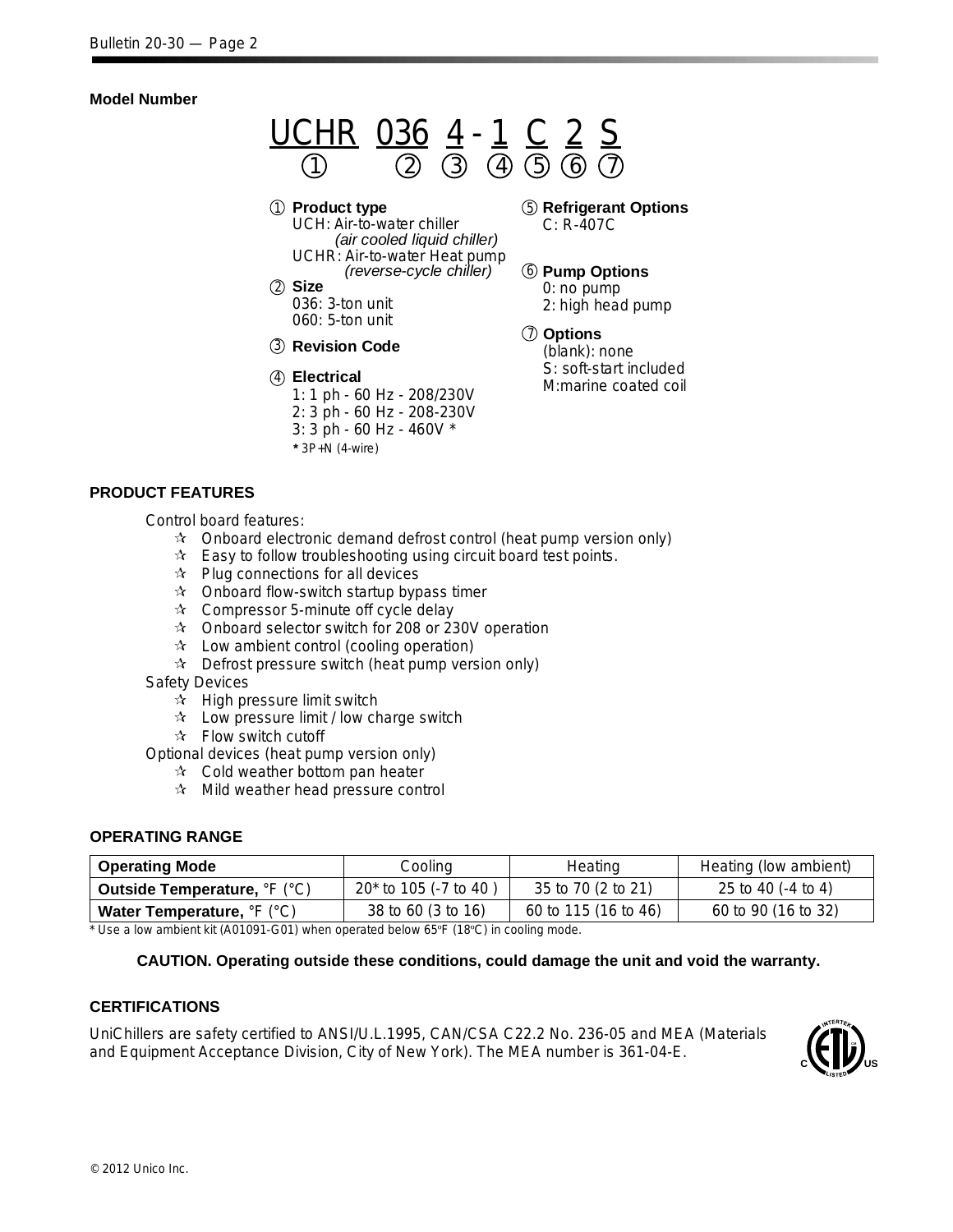# **DIMENSIONS**

Figure 1 shows the overall dimensions of the Unichillers. All sizes and models have the same dimensions.



**Figure 1: Chiller Dimensions, in [mm]**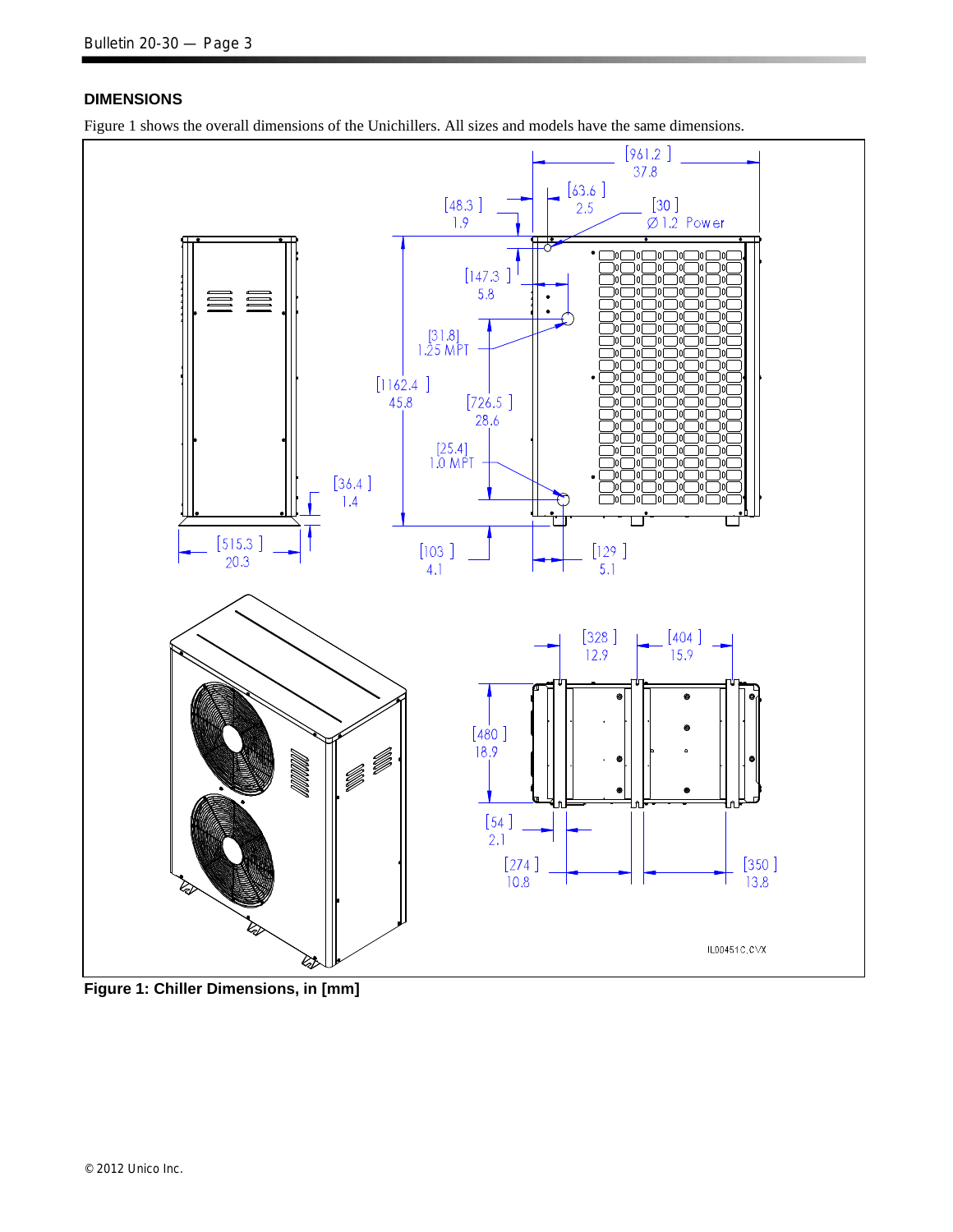# **TECHNICAL SPECIFICATIONS**

## **R-407c**

|                 | <b>Model Number</b>                   |                               | UCH0364-, UCHR0364-           |                              | UCH0604-, UCHR0604-            |                                     |                              |  |  |
|-----------------|---------------------------------------|-------------------------------|-------------------------------|------------------------------|--------------------------------|-------------------------------------|------------------------------|--|--|
|                 |                                       | 1 <sup>C</sup>                | 2C                            | 3C                           | 1C                             | 2C                                  | 3C                           |  |  |
|                 | Nominal Capacity, Btu/h [kW]          |                               | 36,000 [10.6]                 |                              |                                | 60,000 [17.6]                       |                              |  |  |
|                 | <b>Power Supply</b>                   | 208/230V -<br>$1\phi - 60$ Hz | 208-230V -<br>$3\phi - 60$ Hz | $460V -$<br>$30 + N - 60$ Hz | 208-230V -<br>1¢ - 60Hz        | 208-230V -<br>$3\phi - 60$ Hz       | $460V -$<br>$30 + N - 60$ Hz |  |  |
|                 | <b>RLA</b>                            | 15.4                          | 12.4                          | 5.8                          | 28.8                           | 8.2<br>18.6<br>16.1<br>28.7         |                              |  |  |
|                 | <b>Minimum Circuit Ampacity (MCA)</b> | 27.8                          | 21.0                          | 13.1                         | 41.5                           |                                     |                              |  |  |
| Electrical Data | <b>Max Fuse/Circuit Breaker</b>       | 45                            | 30                            | 15                           | 70                             | 45<br>20<br>137<br>62<br>N/A<br>N/A |                              |  |  |
|                 | Start up amps @230V                   | 104                           | 88                            | 44                           | 148                            |                                     |                              |  |  |
|                 | Start up amps with soft start kit     | 57                            | N/A                           | N/A                          | 48                             |                                     |                              |  |  |
|                 | Acceptable circuit breaker sizes      | 35 thru 45                    | 25 thru 30                    | 15                           | 50 thru 70<br>35 thru 45<br>20 |                                     |                              |  |  |
|                 | Refrigerant charge, lb [kg]           |                               | 5[2.3]                        |                              | 8[3.6]                         |                                     |                              |  |  |
|                 | Sound Level*, dBA                     |                               |                               | 66                           |                                |                                     |                              |  |  |

|      | Part Number                               |                 | A00623-005                            | A00623-007                                                                                                                                                                   | A00623-005                              | A00623-007  |  |  |  |  |  |  |  |  |
|------|-------------------------------------------|-----------------|---------------------------------------|------------------------------------------------------------------------------------------------------------------------------------------------------------------------------|-----------------------------------------|-------------|--|--|--|--|--|--|--|--|
|      | Type                                      |                 |                                       |                                                                                                                                                                              | Stainless Steel Pump and Housing        |             |  |  |  |  |  |  |  |  |
|      | <b>RPM</b>                                |                 |                                       |                                                                                                                                                                              | 3450                                    |             |  |  |  |  |  |  |  |  |
|      | Power Supply                              |                 | 208-230V/1¢/60Hz                      | 277/1¢/60Hz                                                                                                                                                                  | 208-230V/1¢/60Hz                        | 277/1¢/60Hz |  |  |  |  |  |  |  |  |
|      | HP [W]                                    |                 |                                       |                                                                                                                                                                              |                                         |             |  |  |  |  |  |  |  |  |
|      | <b>LRA</b>                                |                 | 15                                    | 13                                                                                                                                                                           | 15                                      | 13          |  |  |  |  |  |  |  |  |
| Pump | <b>FLA</b>                                |                 | 3.7                                   | 3.4                                                                                                                                                                          | 3.7                                     | 3.4         |  |  |  |  |  |  |  |  |
|      | Design Flow Rate, gpm [L/s]               |                 | 7.2 [0.5]                             |                                                                                                                                                                              | 12 [0.8]                                |             |  |  |  |  |  |  |  |  |
|      | Internal pressure drop, ft water<br>[kPa] |                 | 13.1 [39.3]                           |                                                                                                                                                                              | 13.6 [40.7]<br>47.3 [141.3]<br>20 [0.8] |             |  |  |  |  |  |  |  |  |
|      | External head pressure, ft water<br>[kPa] |                 | 51.7 [154.4]                          |                                                                                                                                                                              |                                         |             |  |  |  |  |  |  |  |  |
|      | Max. Flow Rate, gpm [L/s]                 |                 | 20 [0.8]                              |                                                                                                                                                                              |                                         |             |  |  |  |  |  |  |  |  |
|      |                                           | Type            |                                       | 3/4 [560]<br>Scroll<br>$\mathbf{1}$<br>860<br>$0.1$ [75]<br>2<br>Swept-Wing Design Axial Fan<br>18 [457]<br>$\overline{2}$<br>$0.77$ [2.91]<br>1.0 [3.79]<br>$1.0$ [ $3.8$ ] |                                         |             |  |  |  |  |  |  |  |  |
|      | <b>Compressor</b>                         | Quantity        |                                       |                                                                                                                                                                              |                                         |             |  |  |  |  |  |  |  |  |
|      |                                           | <b>RPM</b>      |                                       |                                                                                                                                                                              |                                         |             |  |  |  |  |  |  |  |  |
|      | <b>Fan Motor</b>                          | HP [W]          |                                       |                                                                                                                                                                              |                                         |             |  |  |  |  |  |  |  |  |
|      |                                           | Quantity        |                                       |                                                                                                                                                                              |                                         |             |  |  |  |  |  |  |  |  |
|      |                                           | Type            |                                       |                                                                                                                                                                              |                                         |             |  |  |  |  |  |  |  |  |
|      | <b>Propeller Fan</b>                      | Size, in [mm]   |                                       |                                                                                                                                                                              |                                         |             |  |  |  |  |  |  |  |  |
|      |                                           | Quantity        |                                       |                                                                                                                                                                              |                                         |             |  |  |  |  |  |  |  |  |
|      | Volume (water), gal [L]                   |                 |                                       |                                                                                                                                                                              |                                         |             |  |  |  |  |  |  |  |  |
|      | Min. Expansion Tank Vol.***, gal [L]      |                 |                                       |                                                                                                                                                                              |                                         |             |  |  |  |  |  |  |  |  |
|      | Dimensions L x D x H, in [mm]             |                 | 37.5 x 18.9 x 45.8 [953 x 454 x 1162] |                                                                                                                                                                              |                                         |             |  |  |  |  |  |  |  |  |
|      |                                           | Inlet, in [mm]  | 1 1/4 inch MPT [31.8]                 |                                                                                                                                                                              |                                         |             |  |  |  |  |  |  |  |  |
|      | <b>Connection Sizes</b>                   | Outlet, in [mm] | 1 inch MPT [25.4]                     |                                                                                                                                                                              |                                         |             |  |  |  |  |  |  |  |  |
|      | Approximate Shipping Weight, lb [kg]      |                 | 310 [141]                             |                                                                                                                                                                              | 340 [154]                               |             |  |  |  |  |  |  |  |  |

\* Sound measurement taken 3 ft [1 m] from the front of the unit.

\*\* Evaporator pressure drop is included.

\*\*\* Not included, field installed.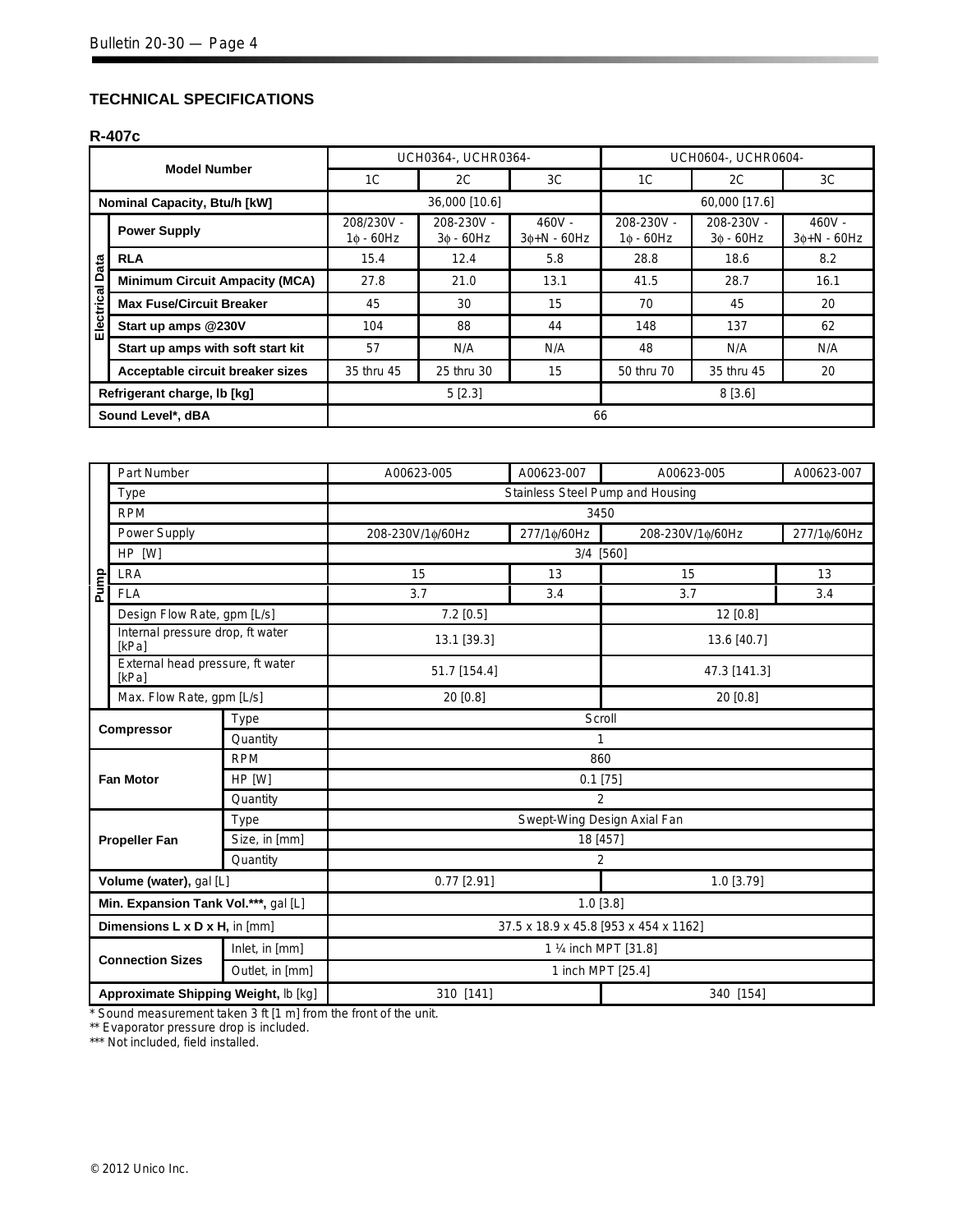|                                            |      |          |             |                             |        |      |                              |                            |          |             | <b>UUI II WUUT-TUU (200 200 V/00FIZ/TE, TVTO/ 0, TIO DUITID/</b> |     |  |  |
|--------------------------------------------|------|----------|-------------|-----------------------------|--------|------|------------------------------|----------------------------|----------|-------------|------------------------------------------------------------------|-----|--|--|
|                                            |      |          |             | <b>COOLING PERFORMANCE*</b> |        |      | <b>HEATING PERFORMANCE**</b> |                            |          |             |                                                                  |     |  |  |
| Outside Temperature                        |      | Capacitv |             | Power Input                 | EER    |      |                              | <b>Outside Temperature</b> | Capacity |             | Power Input                                                      | COP |  |  |
| $\circ$                                    | °C   | Btu/hr   | <b>IkWI</b> | W                           | Btuh/W | W/W  |                              | °C                         | Btu/hr   | <b>IkWI</b> | W                                                                | W/W |  |  |
| 82                                         | 27.8 | 34800    | 10.2        | 3540                        | 8.2    | 2.4  | 10                           | $-12.2$                    | 24200    | 7.1         | 3630                                                             | 2.0 |  |  |
| 95                                         | 35.0 | 32300    | 9.5         | 4070                        | 6.7    | 1.9  |                              | $-8.3$                     | 25600    | 7.5         | 3630                                                             | 2.1 |  |  |
| 100                                        | 37.8 | 31300    | 9.2         | 4300                        | 6.2    | .8   | 33                           | 0.6                        | 29400    | 8.6         | 3630                                                             | 2.4 |  |  |
| 105                                        | 40.6 | 30200    | 8.8         | 4550                        | 5.6    | 1.6  | 47                           | 8.3                        | 34000    | 10.0        | 3630                                                             | 2.7 |  |  |
| 110                                        | 43.3 | 29000    | 8.5         | 4810                        | 5.1    | 5.،  | 55                           | 12.8                       | 37300    | 10.9        | 3630                                                             | 3.0 |  |  |
| 115<br>27800<br>5100<br>4.7<br>46.1<br>8.1 |      |          |             | . .4                        | 65     | 18.3 | 42700                        | 12.5                       | 3620     | 3.5         |                                                                  |     |  |  |

## **PERFORMANCE (R-407c, 60Hz, no pump)**

# **UCHR0364-2C0** (208-230/60Hz/3P, R407c, no pump) **COOLING PERFORMANCE\***<br>
Cutside Temperature | Capacity | Power Input | FER | Qutside Temperature | Capacity | Power Input | COP **Outside Temperature**

**UCHR0364-1C0** (208-230V/60Hz/1P, R407c, no pump)

| <b>Outbig Tonipolatulo</b> |             | upuun  |             | $0.0001$ $0.0001$ | ----   |      |         | <b>Patolac</b> Tomporature | <b>UUPUUI</b> |             | <b>UWUI IIIPUL</b> |     |
|----------------------------|-------------|--------|-------------|-------------------|--------|------|---------|----------------------------|---------------|-------------|--------------------|-----|
| $\circ$                    | $\sim$<br>ັ | Btu/hr | <b>IkWI</b> | W                 | Btuh/W | W/W  | $\circ$ | $\sim$<br>◡                | Btu/hr        | <b>IkWI</b> | W                  | W/W |
| 82                         | 27.8        | 34500  | 10.1        | 3450              | 10     | 2.9  | 10      | $-12.2$                    | 24400         | 7.2         | 3510               | 2.0 |
| 95                         | 35.0        | 32100  | 9.4         | 3960              | 8.1    | 2.4  |         | $-8.3$                     | 25600         | 7.5         | 3520               | 2.1 |
| 100                        | 37.8        | 31200  | 9.1         | 4170              | 7.5    | 2.2  | 33      | 0.6                        | 29100         | 8.5         | 3540               | 2.4 |
| 105                        | 40.6        | 30200  | 8.8         | 4400              | 6.9    | 2.0  | 47      | 8.3                        | 33500         | 9.8         | 3550               | 2.8 |
| 110                        | 43.3        | 29200  | 8.6         | 4640              | 6.3    | 1.8  | 55      | 12.8                       | 36900         | 10.8        | 3550               | 3.0 |
| 115                        | 46.1        | 28200  | 8.3         | 4900              | 5.8    | ı. 1 | 65      | 18.3                       | 42200         | 12.4        | 3540               | 3.5 |

#### **UCHR0364-3C0** (460V/60Hz/3P+N, R407c, no pump) **COOLING PERFORMANCE\* HEATING PERFORMANCE\*\*** Outside Temperature | Capacity | Power Input | EER | Outside Temperature | Capacity | Power Input | COP °F | °C |Btu/hr|[kW] | W |Btuh/W | W/W | °F | °C |Btu/hr|[kW] | W | W/W 82 | 27.8 |34500 | 10.1 | 3450 | 10.0 | 2.9 | 10 | -12.2 | 24400 | 7.2 | 3510 | 2.0 95 | 35.0 |32100 | 9.4 | 3960 | 8.1 | 2.4 | 17 | -8.3 | 25600 | 7.5 | 3520 | 2.1 100 | 37.8 |31200 | 9.1 | 4170 | 7.5 | 2.2 | 33 | 0.6 | 29100 | 8.5 | 3540 | 2.4 105 | 40.6 |30200 | 8.8 | 4400 | 6.9 | 2.0 | 47 | 8.3 | 33500 | 9.8 | 3550 | 2.8 110 | 43.3 |29200 | 8.6 | 4640 | 6.3 | 1.8 | 55 | 12.8 | 36900 | 10.8 | 3550 | 3.0 115 | 46.1 |28200 | 8.3 | 4900 | 5.8 | 1.7 | 65 | 18.3 |42200 | 12.4 | 3540 | 3.5

#### **UCHR0604-3C0** (460V/60Hz/3P+N, R407c, no pump) **COOLING PERFORMANCE\***<br> **COOLING PERFORMANCE\*** The Capacity Theory of Termino Performance and Capacity Theory Power Input<br> **CAPACITY** Capacity Theory Capacity Theory Power Input Capacity Power Input EER Outside Temperature Capacity Power Input COP °F | °C |Btu/hr|[kW] | W |Btuh/W | W/W | °F | °C |Btu/hr|[kW] | W | W/W 82 | 27.8 |49800 | 14.6 | 5380 | 9.3 | 2.7 | 10 | -12.2 | 29200 | 8.6 | 6050 | 1.4 95 | 35.0 |45400 | 13.3 | 6230 | 7.3 | 2.1 | 17 | -8.3 | 32100 | 9.4 | 6020 | 1.6 100 | 37.8 |43500 | 12.7 | 6600 | 6.6 | 1.9 | 33 | 0.6 | 39900 | 11.7 | 5960 | 2.0 105 | 40.6 |41400 | 12.1 | 7000 | 5.9 | 1.7 | 47 | 8.3 | 48500 | 14.2 | 5930 | 2.4 110 | 43.3 |39300 | 11.5 | 7420 | 5.3 | 1.6 | 55 | 12.8 | 54400 | 15.9 | 5910 | 2.7 115 | 46.1 |37000 | 10.8 | 7880 | 4.7 | 1.4 | 65 | 18.3 | 63100 | 18.5 | 5900 | 3.1

#### **UCHR0604-1C0** (208-230V/60Hz/1P, R407c, no pump) **COOLING PERFORMANCE\* HEATING PERFORMANCE\*\*** Outside Temperature | Capacity | Power Input | EER | Outside Temperature | Capacity | Power Input | COP °F | [°C] |Btu/hr | [kW] | W | Btuh/W | WW | °F | [°C] | Btu/hr | [kW] | W | W/W 82 | 27.8 |52400 | 15.4 | 4780 | 11 | 3.2 | 10 | -12.2 | 29200 | 8.6 | 5460 | 1.6 95 | 35.0 |48100 | 14.1 | 5650 | 8.5 | 2.5 | 17 | -8.3 | 31900 | 9.3 | 5430 | 1.7 100 | 37.8 |46300 | 13.6 | 6030 | 7.7 | 2.3 | 33 | 0.6 | 39200 | 11.5 | 5370 | 2.1 105 | 40.6 |44300 | 13.0 | 6440 | 6.9 | 2.0 | 47 | 8.3 | 47400 | 13.9 | 5330 | 2.6 110 | 43.3 |42200|12.4 | 6870 | 6.1 | 1.8 | 55 | 12.8 | 53100 | 15.6 | 5310 | 2.9

115 | 46.1 |40000 | 11.7 | 7350 | 5.4 | 1.6 | 65 | 18.3 | 61400 | 18.0 | 5290 | 3.4

#### **UCHR0604-2C0** (208-230V/60Hz/3P, R407c, no pump) **COOLING PERFORMANCE\* HEATING PERFORMANCE\*\*** Outside Temperature | Capacity | Power Input | EER | Outside Temperature | Capacity | Power Input | COP °F | [°C] |Btu/hr|[kW] | W |Btuh/W | W/W | °F | [°C] |Btu/hr | [kW] | W | W/W 82 | 27.8 |52400 | 15.4 | 4780 | 11 | 3.2 | 10 | -12.2 | 29200 | 8.6 | 5460 | 1.6 95 | 35.0 |48100 | 14.1 | 5650 | 8.5 | 2.5 | 17 | -8.3 | 31900 | 9.3 | 5430 | 1.7 100 | 37.8 |46300 | 13.6 | 6030 | 7.7 | 2.3 | 33 | 0.6 | 39200 | 11.5 | 5370 | 2.1 105 | 40.6 |44300 | 13.0 | 6440 | 6.9 | 2.0 | 47 | 8.3 | 47400 | 13.9 | 5330 | 2.6 110 | 43.3 |42200|12.4 | 6870 | 6.1 | 1.8 | 55 | 12.8 | 53100 | 15.6 | 5310 | 2.9 115 | 46.1 |40000 | 11.7 | 7350 | 5.4 | 1.6 | 65 | 18.3 | 61400 | 18.0 | 5290 | 3.4

Based on compressor data at 44ºF [6.7 °C] leaving water temperature and minimum required flow rate.

Based on compressor data at 115ºF [46.1 °C] leaving water temperature and minimum required flow rate.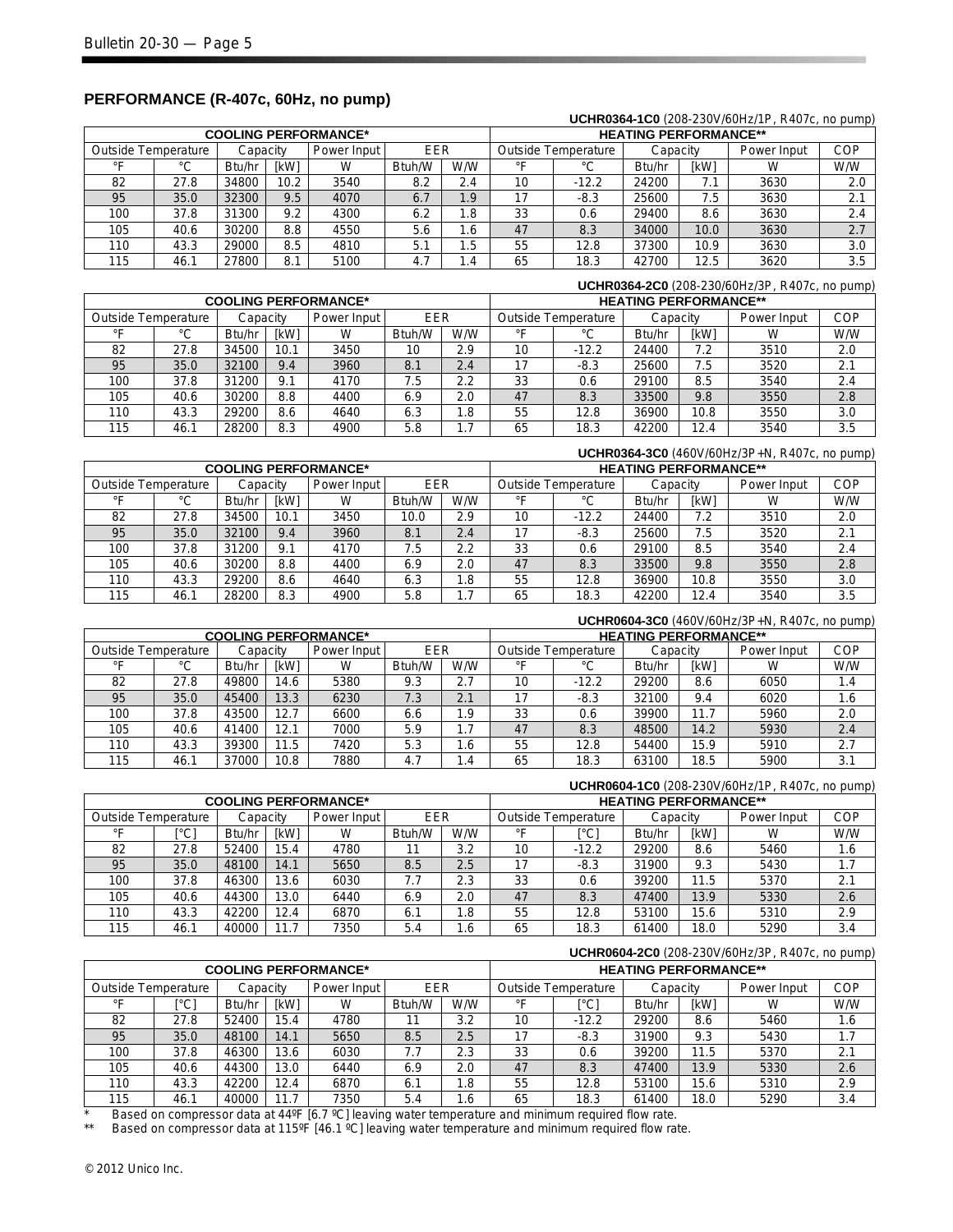|     |                                                       |        |             |                             |        |     |                                                       |         |        |      | UCHR0364-1C2 (208-230V/60Hz/1P, R407c) |            |
|-----|-------------------------------------------------------|--------|-------------|-----------------------------|--------|-----|-------------------------------------------------------|---------|--------|------|----------------------------------------|------------|
|     |                                                       |        |             | <b>COOLING PERFORMANCE*</b> |        |     | <b>HEATING PERFORMANCE**</b>                          |         |        |      |                                        |            |
|     | EER<br>Outside Temperature<br>Power Input<br>Capacity |        |             |                             |        |     | <b>Outside Temperature</b><br>Power Input<br>Capacity |         |        |      |                                        | <b>COP</b> |
| ∘⊏  | °C                                                    | Btu/hr | <b>IKWI</b> | W                           | Btuh/W | W/W | ∘⊏                                                    | °C      | Btu/hr | [kW] | W                                      | W/W        |
| 82  | 27.8                                                  | 33100  | 9.7         | 4050                        | 8.2    | 2.4 | 10                                                    | $-12.2$ | 26000  | 7.6  | 4150                                   | 1.8        |
| 95  | 35.0                                                  | 30600  | 9.0         | 4580                        | 6.7    | 2.0 | 17                                                    | $-8.3$  | 27300  | 8.0  | 4150                                   | 1.9        |
| 100 | 37.8                                                  | 29500  | 8.6         | 4810                        | 6.1    | 1.8 | 33                                                    | 0.6     | 31100  | 9.1  | 4150                                   | 2.2        |
| 105 | 40.6                                                  | 28400  | 8.3         | 5060                        | 5.6    | 1.6 | 47                                                    | 8.3     | 35700  | 10.5 | 4140                                   | 2.5        |
| 110 | 43.3                                                  | 27300  | 8.0         | 5320                        | 5.1    | 1.5 | 55                                                    | 12.8    | 39100  | 11.5 | 4140                                   | 2.8        |
| 115 | 46.1                                                  | 26100  | 7.7         | 5610                        | 4.7    | 1.4 | 65                                                    | 18.3    | 44400  | 13.0 | 4130                                   | 3.1        |

# **PERFORMANCE (R-407c, 60 Hz, with high head pump)**

|     |                                                              |        |      |                             |        |     |    |                                                       |        |      | UCHR0364-2C2 (208-230V/60Hz/3P, R407c) |     |
|-----|--------------------------------------------------------------|--------|------|-----------------------------|--------|-----|----|-------------------------------------------------------|--------|------|----------------------------------------|-----|
|     |                                                              |        |      | <b>COOLING PERFORMANCE*</b> |        |     |    | <b>HEATING PERFORMANCE**</b>                          |        |      |                                        |     |
|     | EER<br><b>Outside Temperature</b><br>Power Input<br>Capacitv |        |      |                             |        |     |    | <b>Outside Temperature</b><br>Power Input<br>Capacitv |        |      |                                        |     |
| ᅂ   | °C                                                           | Btu/hr | [kW] | W                           | Btuh/W | W/W | ∘⊏ | °C                                                    | Btu/hr | [kW] | W                                      | W/W |
| 82  | 27.8                                                         | 32800  | 9.6  | 3960                        | 8.3    | 2.4 | 10 | $-12.2$                                               | 26200  | 7.7  | 4020                                   | 1.9 |
| 95  | 35.0                                                         | 30400  | 8.9  | 4470                        | 6.8    | 2.0 | 17 | $-8.3$                                                | 27400  | 8.0  | 4030                                   | 2.0 |
| 100 | 37.8                                                         | 29400  | 8.6  | 4680                        | 6.3    | 8.، | 33 | 0.6                                                   | 30900  | 9.1  | 4050                                   | 2.2 |
| 105 | 40.6                                                         | 28500  | 8.4  | 4910                        | 5.8    | 1.7 | 47 | 8.3                                                   | 35300  | 10.3 | 4060                                   | 2.5 |
| 110 | 43.3                                                         | 27500  | 8.1  | 5150                        | 5.3    | 6.، | 55 | 12.8                                                  | 38600  | 11.3 | 4060                                   | 2.8 |
| 115 | 46.1                                                         | 26500  | 7.8  | 5410                        | 4.9    | .4  | 65 | 18.3                                                  | 44000  | 21.9 | 4050                                   | 3.2 |

|     |                                                         |        |      |                             |        |     |                                                       |         |        |      | UCHR0364-3C2 (460V/60Hz/3P+N, R407c) |     |  |
|-----|---------------------------------------------------------|--------|------|-----------------------------|--------|-----|-------------------------------------------------------|---------|--------|------|--------------------------------------|-----|--|
|     |                                                         |        |      | <b>COOLING PERFORMANCE*</b> |        |     | <b>HEATING PERFORMANCE**</b>                          |         |        |      |                                      |     |  |
|     | EER<br>Outside Temperature<br>Power Input I<br>Capacity |        |      |                             |        |     | <b>Outside Temperature</b><br>Power Input<br>Capacity |         |        |      | <b>COP</b>                           |     |  |
| ᅂ   | °C                                                      | Btu/hr | [kW] | W                           | Btuh/W | W/W | ∘⊏                                                    | °С      | Btu/hr | [kW] | W                                    | W/W |  |
| 82  | 27.8                                                    | 32600  | 9.6  | 4000                        | 8.2    | 2.4 | 10                                                    | $-12.2$ | 26300  | 7.7  | 4070                                 | 1.9 |  |
| 95  | 35.0                                                    | 30200  | 8.9  | 4510                        | 6.7    | 2.0 | 17                                                    | $-8.3$  | 27500  | 8.1  | 4080                                 | 2.0 |  |
| 100 | 37.8                                                    | 29300  | 8.6  | 4730                        | 6.2    | 1.8 | 33                                                    | 0.6     | 31000  | 9.1  | 4090                                 | 2.2 |  |
| 105 | 40.6                                                    | 28300  | 8.3  | 4950                        | 5.7    | 1.7 | 47                                                    | 8.3     | 35400  | 10.4 | 4100                                 | 2.5 |  |
| 110 | 43.3                                                    | 27300  | 8.0  | 5200                        | 5.3    | 1.5 | 55                                                    | 12.8    | 38800  | 11.4 | 4100                                 | 2.8 |  |
| 115 | 46.1                                                    | 26300  | 7.7  | 5450                        | 4.8    | 1.4 | 65                                                    | 18.3    | 44100  | 12.9 | 4100                                 | 3.2 |  |

|     |                                                       |        |             |                             |        |      |                                                       |         |        |             | UCHR0604-1C2 (208-230V/60Hz/1P, R407c) |     |
|-----|-------------------------------------------------------|--------|-------------|-----------------------------|--------|------|-------------------------------------------------------|---------|--------|-------------|----------------------------------------|-----|
|     |                                                       |        |             | <b>COOLING PERFORMANCE*</b> |        |      | <b>HEATING PERFORMANCE**</b>                          |         |        |             |                                        |     |
|     | EER<br>Outside Temperature<br>Power Input<br>Capacitv |        |             |                             |        |      | <b>Outside Temperature</b><br>Power Input<br>Capacitv |         |        |             | <b>COP</b>                             |     |
| ᅂ   | $\sim$                                                | Btu/hr | <b>IkWI</b> | W                           | Btuh/W | W/W  | $\circ$                                               | °C      | Btu/hr | <b>IkWI</b> |                                        | W/W |
| 82  | 27.8                                                  | 50400  | 14.8        | 5360                        | 9.4    | 2.8  | 10                                                    | $-12.2$ | 31200  | 9.1         | 6040                                   | 1.5 |
| 95  | 35.0                                                  | 46100  | 13.5        | 6220                        | 7.4    | 2.2  | 17                                                    | -8.3    | 33900  | 9.9         | 6010                                   | 1.7 |
| 100 | 37.8                                                  | 44300  | 13.0        | 6600                        | 6.7    | 2.0  | 33                                                    | 0.6     | 41200  | 12.1        | 5950                                   | 2.0 |
| 105 | 40.6                                                  | 40200  | 11.8        | 7010                        | 5.7    | 1.7  | 47                                                    | 8.3     | 49400  | 14.5        | 5900                                   | 2.5 |
| 110 | 43.3                                                  | 38000  | 11.1        | 7450                        | 5.1    | 1.5  | 55                                                    | 12.8    | 55000  | 16.1        | 5880                                   | 2.7 |
| 115 | 46.1                                                  | 31200  | 9.1         | 7920                        | 3.9    | 2. ا | 65                                                    | 18.3    | 63400  | 18.6        | 5870                                   | 3.2 |

|     |                                                       |        |             |                             |        |     |                                                |         |        |      | UCHR0604-2C2 (208-230V/60Hz/3P, R407c) |     |
|-----|-------------------------------------------------------|--------|-------------|-----------------------------|--------|-----|------------------------------------------------|---------|--------|------|----------------------------------------|-----|
|     |                                                       |        |             | <b>COOLING PERFORMANCE*</b> |        |     | <b>HEATING PERFORMANCE**</b>                   |         |        |      |                                        |     |
|     | EER<br>Outside Temperature<br>Power Input<br>Capacitv |        |             |                             |        |     | Outside Temperature<br>Power Input<br>Capacitv |         |        |      | <b>COP</b>                             |     |
| ∘⊏  | °C                                                    | Btu/hr | <b>IkWI</b> | W                           | Btuh/W | W/W | ∘⊏                                             | °C      | Btu/hr | [kW] | w                                      | W/W |
| 82  | 27.8                                                  | 50400  | 14.8        | 5360                        | 9.4    | 2.8 | 10                                             | $-12.2$ | 31200  | 9.1  | 6040                                   | 1.5 |
| 95  | 35.0                                                  | 46100  | 13.5        | 6220                        | 7.4    | 2.2 | 17                                             | $-8.3$  | 33900  | 9.9  | 6010                                   | 1.7 |
| 100 | 37.8                                                  | 44300  | 13.0        | 6600                        | 6.7    | 2.0 | 33                                             | 0.6     | 41200  | 12.1 | 5950                                   | 2.0 |
| 105 | 40.6                                                  | 40200  | 11.8        | 7010                        | 5.7    |     | 47                                             | 8.3     | 49400  | 14.5 | 5900                                   | 2.5 |
| 110 | 43.3                                                  | 38000  | 11.1        | 7450                        | 5.1    | . 5 | 55                                             | 12.8    | 55000  | 16.1 | 5880                                   | 2.7 |
| 115 | 46.1                                                  | 31200  | 9.1         | 7920                        | 3.9    | 1.2 | 65                                             | 18.3    | 63400  | 18.6 | 5870                                   | 3.2 |

|                            |      |          |             |                             |        |     |    |                              |        |          | UCHR0604-3C2 (460V/60Hz/3P+N, R407c) |            |  |  |
|----------------------------|------|----------|-------------|-----------------------------|--------|-----|----|------------------------------|--------|----------|--------------------------------------|------------|--|--|
|                            |      |          |             | <b>COOLING PERFORMANCE*</b> |        |     |    | <b>HEATING PERFORMANCE**</b> |        |          |                                      |            |  |  |
| <b>Outside Temperature</b> |      | Capacitv |             | Power Input                 | EER    |     |    | <b>Outside Temperature</b>   |        | Capacity | Power Input                          | <b>COP</b> |  |  |
| ∘⊏                         | °C   | Btu/hr   | <b>IkWI</b> | W                           | Btuh/W | W/W | ∘⊏ | °C                           | Btu/hr | [kW]     | W                                    | W/W        |  |  |
| 82                         | 27.8 | 49900    | 14.6        | 5380                        | 9.3    | 2.7 | 10 | $-12.2$                      | 29200  | 8.6      | 6050                                 | 1.4        |  |  |
| 95                         | 35.0 | 45400    | 13.3        | 6230                        | 7.3    | 2.1 | 17 | $-8.3$                       | 32100  | 9.4      | 6020                                 | 1.6        |  |  |
| 100                        | 37.8 | 43500    | 12.7        | 6600                        | 6.6    | 1.9 | 33 | 0.6                          | 39900  | 11.7     | 5960                                 | 2.0        |  |  |
| 105                        | 40.6 | 41500    | 12.2        | 7000                        | 5.9    | 1.7 | 47 | 8.3                          | 48500  | 14.2     | 5930                                 | 2.4        |  |  |
| 110                        | 43.3 | 39300    | 11.5        | 7430                        | 5.3    | 5.، | 55 | 12.8                         | 54400  | 15.9     | 5910                                 | 2.7        |  |  |
| 115                        | 46.1 | 37000    | 10.8        | 7880                        | 4.7    | 1.4 | 65 | 18.3                         | 63100  | 18.5     | 5900                                 | 3.1        |  |  |

\* Based on compressor data at 44ºF [6.7 °C] leaving water temperature and minimum required flow rate.<br>\*\* Based on compressor data at 115ºF [46.1 °C] leaving water temperature and minimum required flow rat

Based on compressor data at 115ºF [46.1 °C] leaving water temperature and minimum required flow rate.